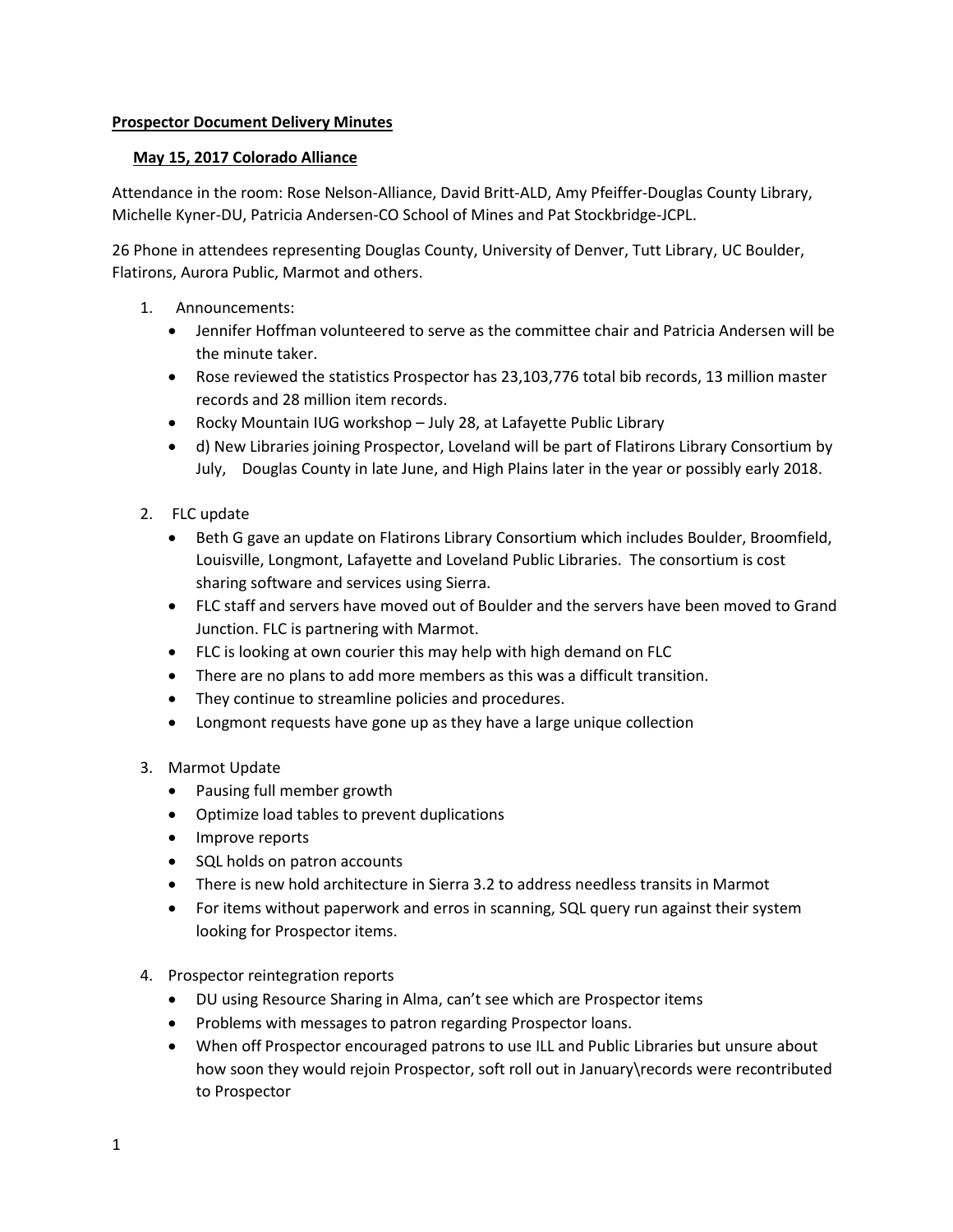- The DCB server is used to send messages to Alma, lending request are generated and paging slips
- DU receives book requests through Alma and also prints notices, checks items out and in through Alma.
- Request sharing one default pick up location have to be manually changed in Alma if it's for another pickup location.
- At the time of the meeting, only some of DPLs holdings had been contributed to Prospector due to some technical limitations with III. Since then, all of DPLs items have been contributed to Prospector.
- CSU is in the process of reintegrating into Prospector. Still need to configure NCIP on the DCB and contribute bib/item and patron records.
- 5. INN-Reach developments/Possible New Libraries
	- Innreach v3.2 after 2018 and beyond patrons can see reading history, better analytics
	- No final word on Pikes Peak Library joining Prospector
- 6. Other Discussion
	- Question about charging own patrons for prospector lost items. \$40.00 is a typical charge, but up to individual libraries.
	- Discussion about adhesive labels on Prospector loans. DPL will stop using these.
	- Libraries talked about their policies, question raised about Prospector Best Practices update and make all libraries aware of these. Subcommittees will work on paging slip templates and updating the Prospector best practices document.
	- Rose asked what was missing from the site and got some ideas of what to add. Information about loan periods and training materials.
- 7. Prospector and RFID- self-service issues, security gates, and ISOs being used
	- Dustin at Aurora PL about RFID tags, how to get all models working so that all RFIDs will scan. Jimmy suggested this should be worked out with the vendor.

# 8. Paging slip issues

Crystal from Poudra River PLD

- Paging slip issues on incoming items
- Courier slip and paging slip stapled together
- Receipt style notices missing or destroyed
- Bundling to many and big & small together
- Paper work inside
- Mobius remove green bands
- Missing paging slips
- 9. Solutions to paging slip issues
	- Contact libraries individually